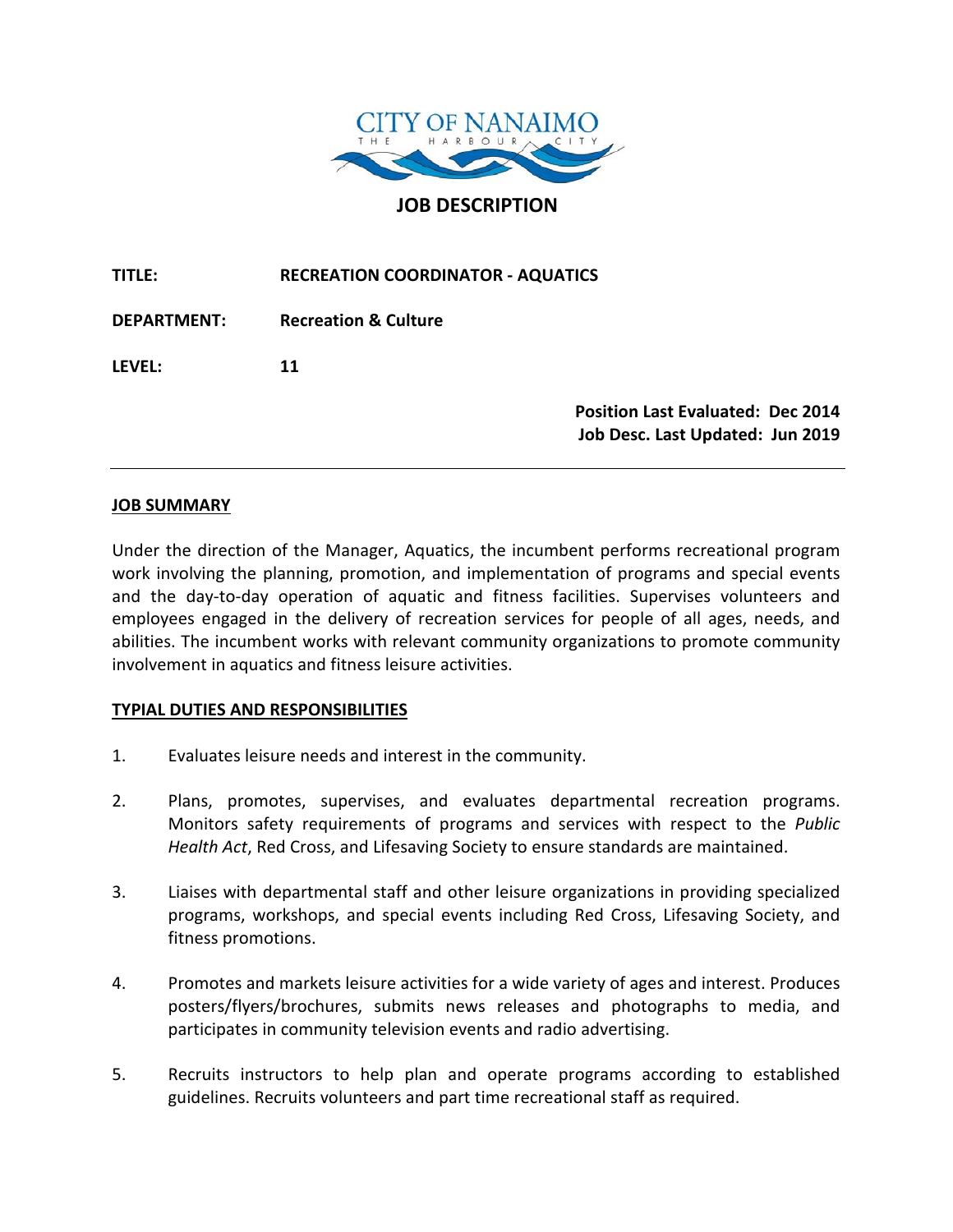# **TYPIAL DUTIES AND RESPONSIBILITIES cont.**

- 6. Supervises and directs volunteers, staff, and contractors involved in the provision of recreation services, and ensures policies and procedures are adhered to. Plans, schedules, and monitors work, provides performance feedback, identifies and recommends training, and may participate in staff selection and deal with performance issues.
- 7. Prepares and submits computerized program information reports, evaluations and statistical information. Maintains up-to-date records, including pool log sheets, water chemistry records, operational checklists, and program equipment requirements. Keeps Supervisor aware of non-routine, urgent or potential problems that may require intervention.
- 8. Estimates and monitors individual program budgets. Purchases equipment and supplies as needed.
- 9. Facilitates the participation in recreation programs of all members of the community.
- 10. Conducts water quality control by completion of comprehensive water tests, necessary adjustments, and backwashes as required.
- 11. Communicates with the public by phone, in person, or by writing.
- 12. Liaises with maintenance staff regarding repairs, equipment shut downs and maintenance, etc.
- 13. Provides leisure counseling to people of a variety of ages, abilities, and needs.
- 14. Performs lifeguarding and instructional duties as required.
- 15. Performs other duties as required.

# **REQUIRED KNOWLEDGE, SKILLS, AND ABILITIES**

Good knowledge of the philosophies, objectives, and practices of aquatic and fitness programs. Previous experience in the delivery of services specific to an aquatic and fitness environment.

Good knowledge of the social, cultural, and recreational needs for people of all ages and abilities.

Good knowledge of and ability with aquatic and fitness equipment, water chemistry, and filtration.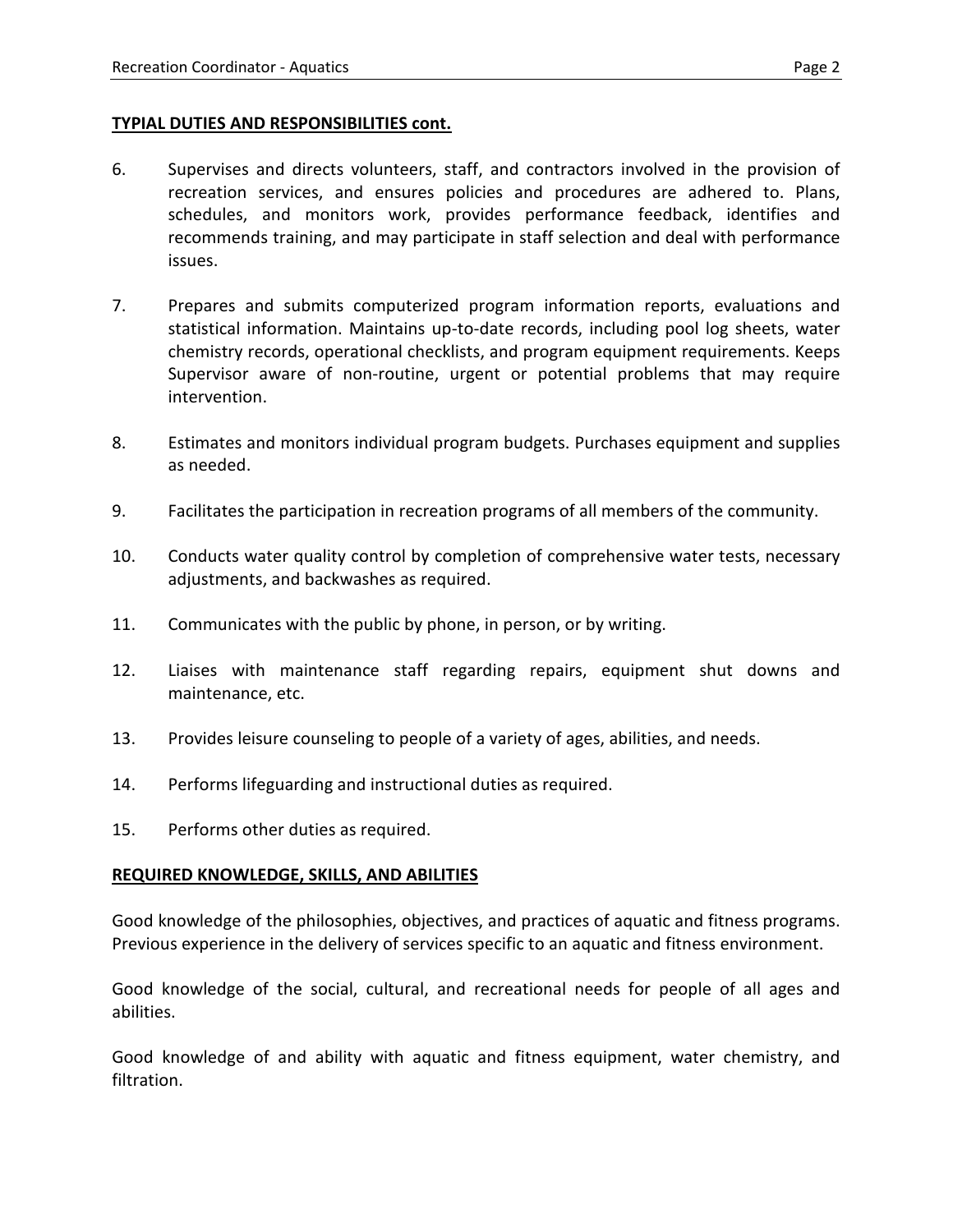#### **REQUIRED KNOWLEDGE, SKILLS, AND ABILITIES cont.**

Good knowledge of current office practices.

Good knowledge of computer programs used in recreation and leisure services such as Microsoft Office, desktop publishing, recreation management software, financial management software, etc.

Ability to provide leadership to individuals and groups, leadership skills in the planning, assigning, supervising, and evaluating of programs and special events, seasonal/part-time staff, instructors, and volunteers.

Ability to publicize, promote, market, plan, assign, supervise, and evaluate programs and special events.

Ability to communicate with courtesy and tact in order to obtain and/or distribute routine data or information to internal and external customers. This may involve the ability to probe for information and clarification.

Ability to exercise independence of judgment and initiative and to adapt to changing priorities.

Ability to establish and maintain an effective working relationship with the public, internal and external agencies, and address varied audiences on topics related to programs and needs.

Ability to work flexible hours as required to meet the needs of the clients.

Ability to prepare concise reports and correspondence.

Good verbal and written communication skills.

#### **MINIMUM TRAINING AND EXPERIENCE REQUIRED**

Completion of a Bachelor's Degree in Recreation and Leisure Studies.

Minimum 2 years' recreation programming experience in a variety of recreation delivery areas, including a minimum of 1 year related supervisory experience.

Or an equivalent combination of education and experience.

Possession of a valid Occupational First Aid Level 1 Certification with CPR "B" or "C" and AED.

National Lifeguard Service Certification and C.P.R. "C" Certification.

Red Cross Water Safety Instructor Certification; Lifesaving Society Instructor Certification.